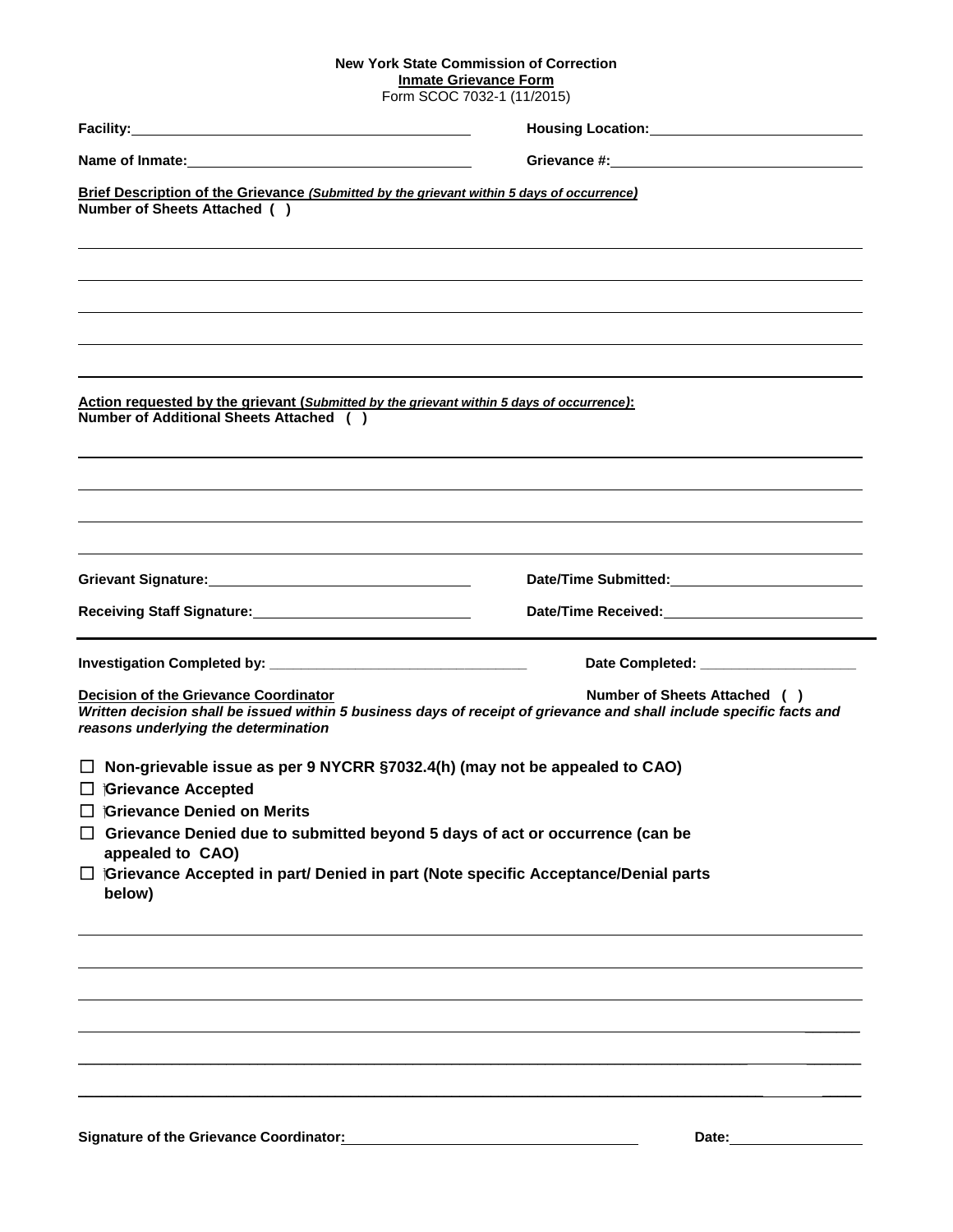## **New York State Commission of Correction Inmate Grievance Form Part II**

## **NOTE: IF GRIEVANT HAS BEEN TRANSFERRED OR RELEASED FROM THE FACILITY, FORWARD TO C.A.O. FOR DETERMINATION**

| <b>Grievant's Appeal to the Chief Administrative Officer</b><br>Must submit within two business days of receipt of the Grievance Coordinator's written decision                                                                                         |                                                                                                                                                                                                                                |
|---------------------------------------------------------------------------------------------------------------------------------------------------------------------------------------------------------------------------------------------------------|--------------------------------------------------------------------------------------------------------------------------------------------------------------------------------------------------------------------------------|
| I have read the above decision of the Grievance Coordinator and                                                                                                                                                                                         |                                                                                                                                                                                                                                |
| I agree to accept the decision<br>I am appealing to the Chief Administrative Officer<br>$\sqrt{2}$                                                                                                                                                      |                                                                                                                                                                                                                                |
|                                                                                                                                                                                                                                                         |                                                                                                                                                                                                                                |
| Grievant Signature: Management of the Contract of the Contract of the Contract of the Contract of the Contract of the Contract of the Contract of the Contract of the Contract of the Contract of the Contract of the Contract                          | Date: the contract of the contract of the contract of the contract of the contract of the contract of the contract of the contract of the contract of the contract of the contract of the contract of the contract of the cont |
| Decision of the Chief Administrative Officer:<br>Shall be issued within five business days after receipt of appeal and provided to grievant                                                                                                             | Number of Sheets Attached ()                                                                                                                                                                                                   |
| $\Box$ Non-grievable issue as per 9 NYCRR §7032.4(h) (may not be appealed to CPCRC)                                                                                                                                                                     |                                                                                                                                                                                                                                |
| $\Box$ Grievance Accepted (attach written directive of provided remedy/relief pursuant to 9<br><b>NYCRR §7032.4(I))</b>                                                                                                                                 |                                                                                                                                                                                                                                |
| $\Box$ Grievance Denied on Merits                                                                                                                                                                                                                       |                                                                                                                                                                                                                                |
| $\Box$ Grievance Denied due to submitted beyond 5 days of act or occurrence (may be<br>appealed to CPCRC)                                                                                                                                               |                                                                                                                                                                                                                                |
| $\Box$ Grievance Denied due to appeal submitted beyond 2 business days (may be appealed<br>to CPCRC)                                                                                                                                                    |                                                                                                                                                                                                                                |
| $\Box$ Grievance Accepted in part/Denied in part (attach written directive of provided<br>remedy/relief pursuant to 9 NYCRR §7032.4(I) for the Accepted portion of grievance)                                                                           |                                                                                                                                                                                                                                |
|                                                                                                                                                                                                                                                         |                                                                                                                                                                                                                                |
|                                                                                                                                                                                                                                                         |                                                                                                                                                                                                                                |
| Signature of the Chief Administrative Officer: National Community Control of the Chief Administrative Officer:                                                                                                                                          | Date:__________________                                                                                                                                                                                                        |
| Pursuant to 9 NYCRR §7032.5(a), any grievant may appeal any grievance DENIED by the facility administrator, in whole<br>or in part, to the State Commission of Correction.                                                                              |                                                                                                                                                                                                                                |
| I have read the above decision of the Chief Administrative Officer and<br>I agree to accept the decision                                                                                                                                                |                                                                                                                                                                                                                                |
| I am appealing to the Citizen's Policy and Complaint Review Council                                                                                                                                                                                     |                                                                                                                                                                                                                                |
| <b>Grievant Signature:</b>                                                                                                                                                                                                                              | Date: the contract of the contract of the contract of the contract of the contract of the contract of the contract of the contract of the contract of the contract of the contract of the contract of the contract of the cont |
| <b>Submission to the Citizen's Policy and Complaint Review Council</b>                                                                                                                                                                                  |                                                                                                                                                                                                                                |
| NOTE: IF GRIEVANT HAS BEEN TRANSFERRED OR RELEASED FROM THE FACILITY, FORWARD TO CPCRC UNLESS<br>C.A.O. HAS ACCEPTED THE GRIEVANCE IN ITS ENTIRETY                                                                                                      |                                                                                                                                                                                                                                |
| NOTE: A GRIEVANCE ACCEPTED IN ITS ENTIRETY BY THE CHIEF ADMINISTRATIVE OFFICER OR FOUND NON-<br>GRIEVABLE BY THE CHIEF ADMINISTRATIVE OFFICER MAY NOT BE APPEALED, AND SHALL NOT BE FORWARDED,<br>TO THE CITIZEN'S POLICY AND COMPLAINT REVIEW COUNCIL. |                                                                                                                                                                                                                                |

**I HAVE ISSUED THE GRIEVANT A RECEIPT INDICATING THE DATE THE APPEAL HAS BEEN SUBMITTED TO THE CITIZEN'S POLICY AND COMPLAINT REVIEW COUNCIL. I HAVE ENCLOSED WITH THIS GRIEVANCE THE INVESTIGATION REPORT, THE WRITTEN DIRECTIVE OF PROVIDED REMEDY/RELIEF FOR GRIEVANCES SUSTAINED IN PART (IF APPLICABLE) AND ALL OTHER PERTINENT DOCUMENTS.**

**Signature of the Grievance Coordinator: Date:**